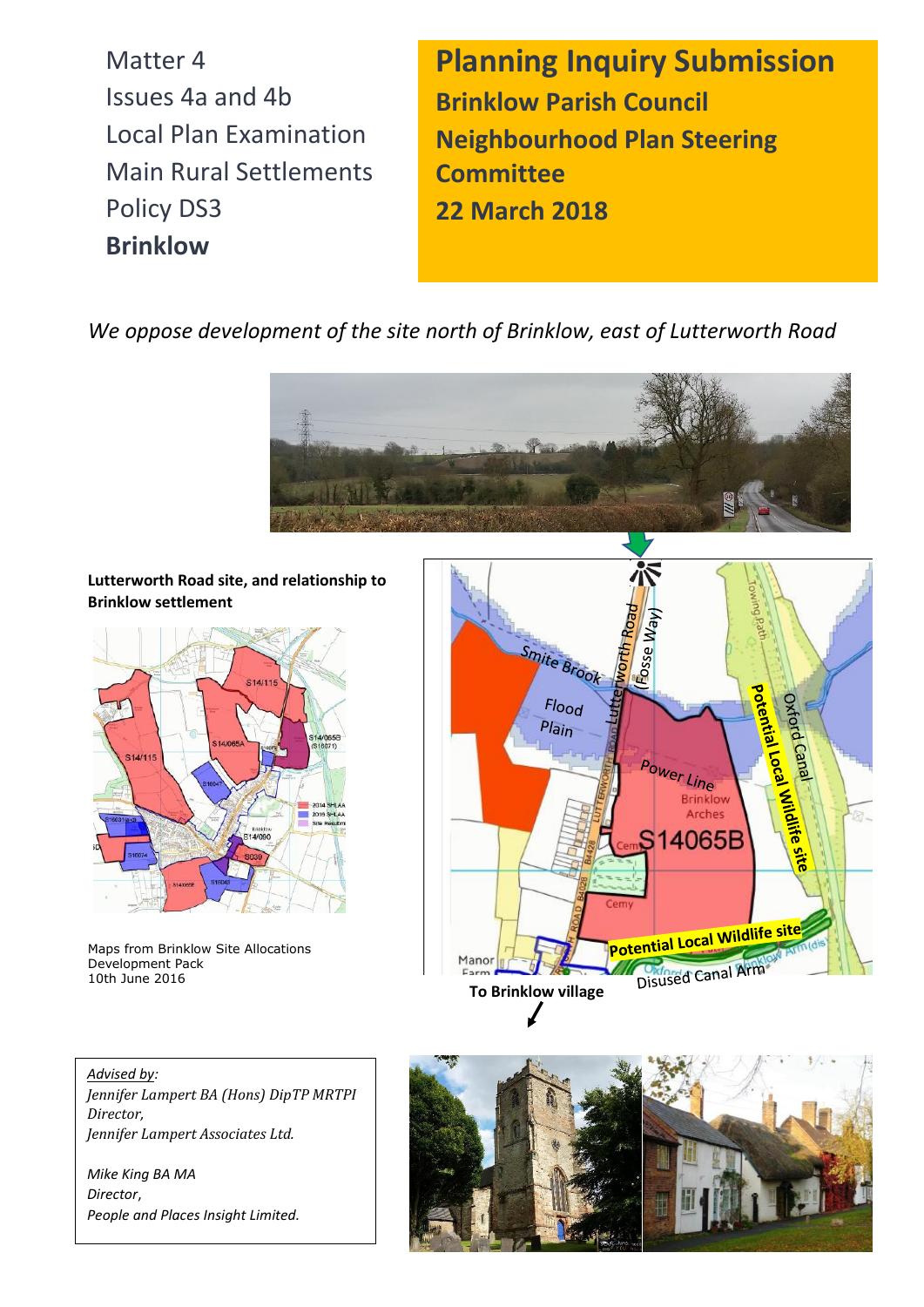## **22 March 2018**

Dear Mr Hayden**,**

# **Ref: Matter 4, Issues 4a and 4b / Local Plan Examination / Main Rural Settlements /Policy DS3 / Brinklow Emerging Neighbourhood Plan for Brinklow Parish**

1. We oppose Rugby Borough Council's proposal to build 100 houses in Brinklow, as set out against the MIQs below. Appendix 1 provides detailed justification, and we have referred to relevant paragraphs. Our position has been endorsed by consultations with residents while developing a Neighbourhood Plan for the Parish.

# *2. Matter 4 – Non-strategic Housing Allocations at Main Rural Settlements and Coton House (Policies DS3 and DS6)*

# *Issue 4a: Overall Soundness of the MRS Allocations*

*1. Are the proposed residential allocations at the Main Rural Settlements (MRS) identified in Policy DS3 positively prepared, justified, effective and consistent with national policy? In particular:* 

*a. Having regard to the benefits which may arise and the harm which may be caused, do 'exceptional circumstances' exist to justify the alteration of Green Belt boundaries to allow residential development at the Main Rural Settlements?* 

- We do not believe exceptional circumstances exist, no justification has been provided for taking Green Belt land. For example, the response to our own submission simply states ' Effect on the Green Belt has been considered in site selection however considered justified in order to achieve housing targets'. (See LP53 Development Strategy document ID1393).
- Potential smaller sites were overlooked, with no evidence of considering submitted 'omission' sites. Paragraph 3.86 of the draft Local Plan considered the Borough Council and Main Rural Settlements to be in partnership to identify suitable sites, but no partnership was ever completed to do this (see A1.3), and no evidence was produced there were no alternative 'omission' sites, especially not brownfield ones. Infill opportunities were not considered, the focus on 100 houses inevitably reduced the available choices;
- The 100 houses allocated to each of the 7 Main Rural Settlements appears to be an arbitrary figure, and in advance of proper local consideration such as for our Neighbourhood Plan; and
- The harm of a large, rapid increase in population was not considered.

*b. Are the proposed MRS allocations necessary to meet the borough's housing requirement and what would be their overall contribution to maintaining a deliverable 5 year housing land supply?*

- We do not believe this allocation to Brinklow is proportionate or necessary, indeed at least 10 houses have been built as infill since the 100 houses were proposed, and a further 7 granted permission on one site (see A1.1 and A1.7);
- Our Borough Councillor has informed our Parish Council meeting that the Five Year Land Supply was recently achieved.

*c. Are the proposed MRS allocations consistent with the spatial strategy and settlement hierarchy for the borough as set out in Policy GP2?* 

*d. Was the process for the selection of the MRS site allocations robust? Was an appropriate range and selection of sites assessed and were reasonable alternatives considered? Were appropriate criteria taken into account in deciding which sites to select? Was the assessment against those criteria robust?*

We believe the site selection and Consultation processes were flawed (see A1.8);

- Responses from Brinklow to the on line consultation are in the LP53 Development Strategy document (ID1306 – 1393), including one comprehensive submission from Brinklow Parish Council, but none were included in the Regulation Consultation Summary document;
- More appropriate smaller potential sites were overlooked, in particular 'omission' and brownfield sites were not considered, and infill opportunities excluded by the focus on 100 houses;
- Respondents true views were not sought; they perceived a risk of objections bringing a 100 house development nearer to themselves; and
- Taking of Green Belt land was not justified.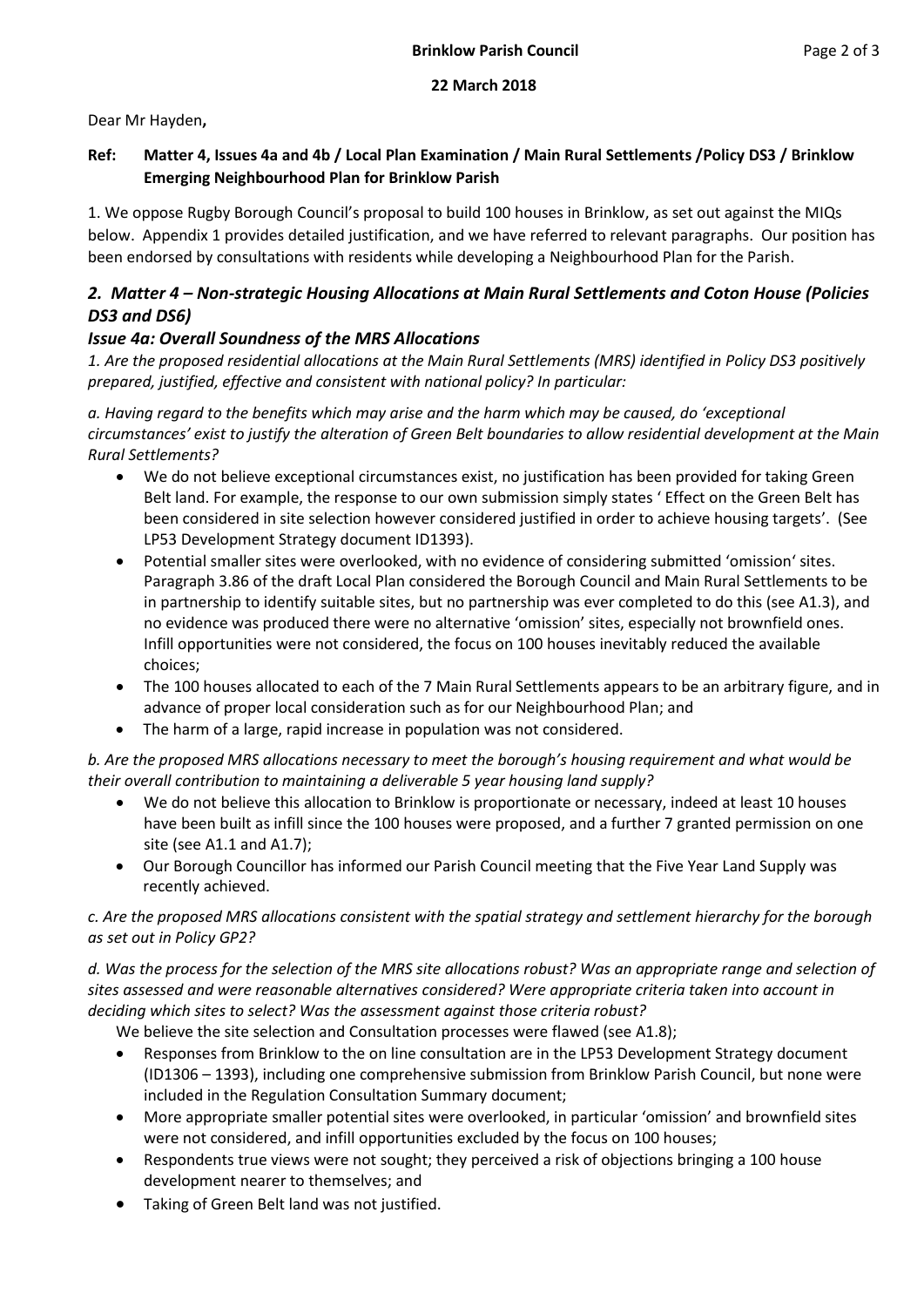## *3. Issue 4b: Site Specific Issues for the MRS and Coton House allocations*

*1. Are the proposed residential allocations at the Main Rural Settlements identified in Policy DS3 justified as the most appropriate sites when considered against the reasonable alternatives and would they be consistent with national policy, with particular regard to the following for each site:* 

*a. The effect of development on the purposes of the Green Belt as set out in paragraph 80 of the NPPF?* 

- *To check the unrestricted sprawl of large built-up areas* 
	- Development would further elongate the settlement area, and increase sprawl. (See map on page 1).
- *To prevent neighbouring towns merging into one another*
- *To assist in safeguarding the countryside from encroachment* - Development would encroach into agricultural countryside and risk archaeological damage (See A1.8)
- *To preserve the setting and special character of historic towns* -A key point given Brinklow's long history (A1.1) and spectacular landscape views (see c. below).
- *To assist in urban regeneration, by encouraging the recycling of derelict and other urban land* -The development would not do this, and the process excluded local Brownfield sites.

#### *b. Whether the resulting Green Belt boundaries would be clearly defined using physical features that are readily recognisable?*

- The north part of the site is on a flood plain meadow (see map on page 1), and seems unlikely to be built on initially. The flood plain is not distinguished by any recognisable physical feature;
- If development extends north of Smite Brook, further boundaries would be a considerable distance away –ref the Site Allocations Development Pack <https://www.rugby.gov.uk/downloads/file/1166/brinklow>

# *c. The effect of development on landscape character, heritage, biodiversity, agricultural land, flood risk, highway safety, infrastructure and facilities?*

- Site selection does not appear to consider the impact on the landscape view approaching from the north (see front page), or northwards from a celebrated local viewpoint 'The Tump' (see A1.1);
- It did not mention heritage issues around proximity to the historic Fosse Way (see map page 1 and A1.8);
- We have no evidence that the Flood authorities have been consulted, but not building on the flood plain would seem sensible to avoid a flood risk; and
- We do not believe the impact on the highway has been properly considered. We are not aware of any relevant traffic measurements or projections, and safe access would surely need new roundabouts.

## *d. The relationship of the site to the existing settlement and its accessibility to local services and facilities?*

- The chosen site would put new residents outside the existing settlement, beyond normal walking distance to the facilities, and leading to disproportionate increase in vehicle usage. The Site Allocations Document quotes distances to the north / south site entrances of 600-700m and 750-850m, and there would be additional distance within the site (see map page 1).
- A 25% population increase in 1-5 years would be beyond the capacity of village centre parking facilities, in particular the healthcare centre has single lane shared access for cars and pedestrians via Barr Lane.

#### *e. The evidence to support the site's 'deliverability' as defined in footnote 11 of the NPPF?*

- The chosen site may not deliver 100 houses, as acknowledged in discussions with the Borough Council;
- Though the north part of the site is on a flood plain meadow, as far as we are aware Rugby Borough Council have not consulted the Flood authorities in Warwick. RBC's response to submissions was that flood risk will be considered as part of any Planning Application (see ID's 1306, -7, -10, -11 -13, -93 in the LP53 Development Strategy document);
- Electricity pylons run near the south edge of the flood plain meadow (see map page 1); and
- To the east and south are Potential Local Wildlife Sites with trees. These would require a 30m buffer. (These PLWS were omitted from the map in the Site Allocation document, though mentioned in the text).

#### *f. Their viability having regard to the provision of any infrastructure, affordable housing and other policy requirements?*

• We do not believe the impact on the highway has been properly considered. We are not aware of any relevant traffic measurements or projections, and safe access would surely need new roundabouts.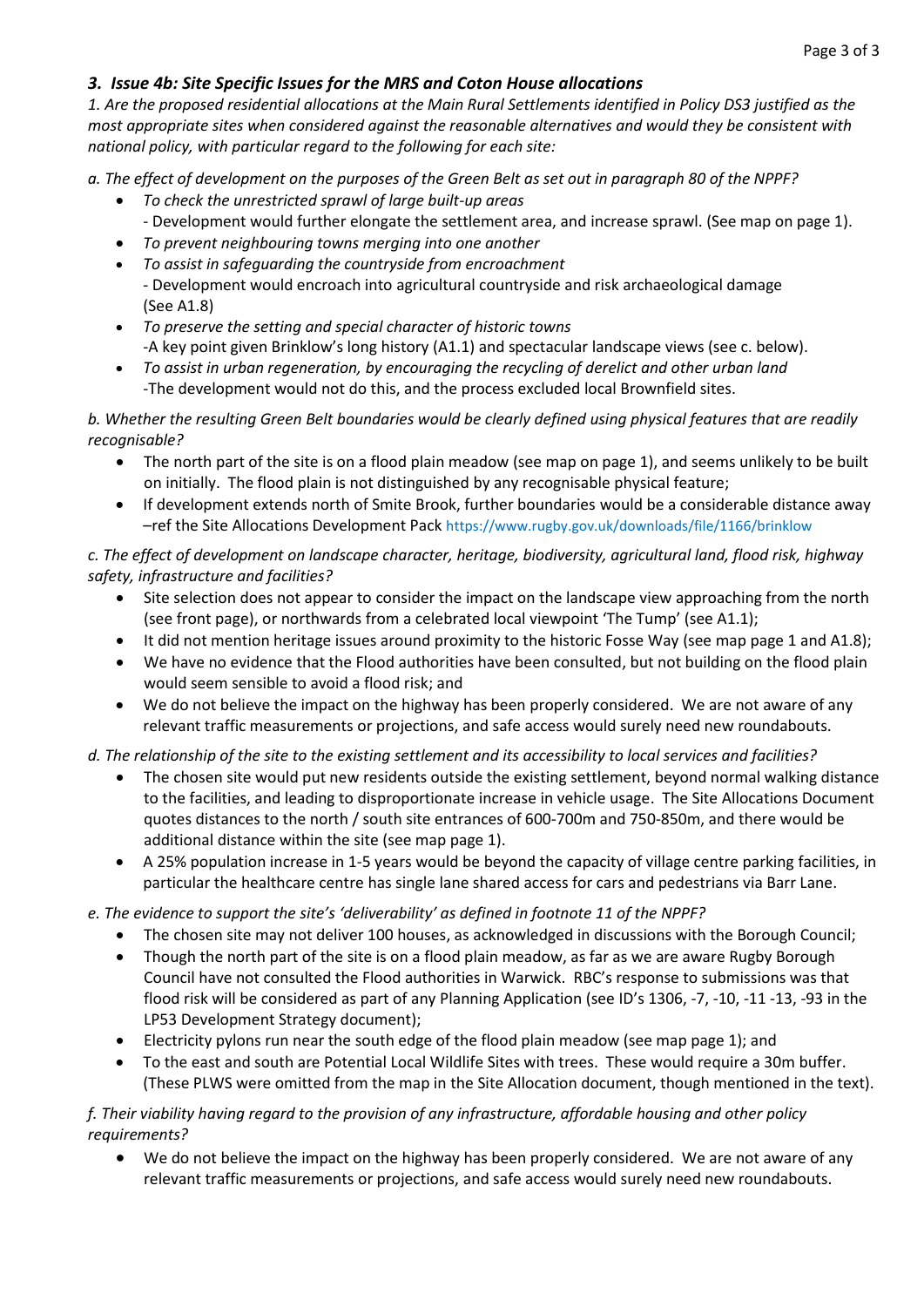# **Appendix 1. Specific Issues, Chronology and Conclusions**

A1.1. Brinklow is a picturesque village on the historic Fosse Way, with a population of 1101 in the 2011 census. Its history has left many varied and interesting buildings, including a Norman Church and Motte & Bailey castle ('The Tump'). Set up as a Market Town, we understand it has the best preserved Medieval Street layout in England. In the early 2000's the Parish Council opposed its designation as a Main Rural Settlement, arguing it was a small village with few shops and public transport times unsupportive of travel to work. (For more detail about Brinklow see<http://brinklowvillage.co.uk/history/> and [http://www.brinklowfest.co.uk/about-brinklow-village\)](http://www.brinklowfest.co.uk/about-brinklow-village).

A1.2. The call for development sites by Rugby Borough Council identified 11 potential areas within Brinklow. These are documented in the Site Allocations Development Pack, which is accessible through the following link; [https://www.rugby.gov.uk/downloads/file/1166/brinklow.](https://www.rugby.gov.uk/downloads/file/1166/brinklow) The analysis of these sites concluded that the only suitable site for development was situated in the Green Belt, north of the settlement boundary and east of the Lutterworth Road, and said to offer up to 120 homes deliverable in 1-5 years.

A1.3. In 2016 Rugby Borough Council held two public meetings in Brinklow to inform residents of the call for sites and the site selection, but only met with Brinklow Parish Council once, to gather their views on the outcome of the process. Rugby Borough Council held an on-line consultation, which received responses from Brinklow residents and the Parish Council (see A1.8).

A1.4. Brinklow Parish Council objected to the development of the Lutterworth Road site (11<sup>th</sup> March 2016, ID1393 in LP53 Development Strategy document) on the grounds that:

- A rapid 25% increase in both homes and population in 1-5 years would lead to substantial strain on community services and infrastructure; **(MIQ Issue 4b.1.c);**
- Green Belt land should not be used for development when alternative sites are available within the settlement, including brown field opportunities; **(MIQ Issue 4a.1.a)** and
- The proposed development on the Lutterworth Road site would create a ribbon type development that would further extend the community away from the centre of the settlement. **(MIQ Issue 4b.1.d)**

A1.5. Following Rugby Borough Council's development proposal, Brinklow Parish Council proposed production of a Neighbourhood Plan, which was confirmed by a community referendum. Key to this is a wider consultation with residents to determine their thoughts and views about future development, not just where to put 100 houses. In Autumn 2017 a comprehensive questionnaire was circulated to all c.500 households in the Parish. Appendix 2 shows the most relevant responses, which provided a collective early view as to what residents value, and what they expect from future development.

A1.6. We would like to bring the following to your attention:

- Residents would like to see fewer homes built, and built over multiple sites in the village, to preserve its essential characteristics (see A2.1, A2.5-A2.9);
- Residents wanted to protect the rural nature of the village, including the view when approaching the settlement area from the north (see A2.2-A2.4);
- 'Stretching' the village with many new homes was not seen as ideal (see A2.1); traffic levels and parking in the village centre were identified as already problem areas (see A2.2, A2.11-A2.13); and
- Given these concerns, it would make more sense to have multiple small developments in the settlement spread over the life of the Local Plan. New homes could be nearer to the facilities, and the village would be better able to steadily absorb the impact of development on existing infrastructure, such as schools, transport, healthcare etc.

**(MIQ Issues 4b.1.c and d)**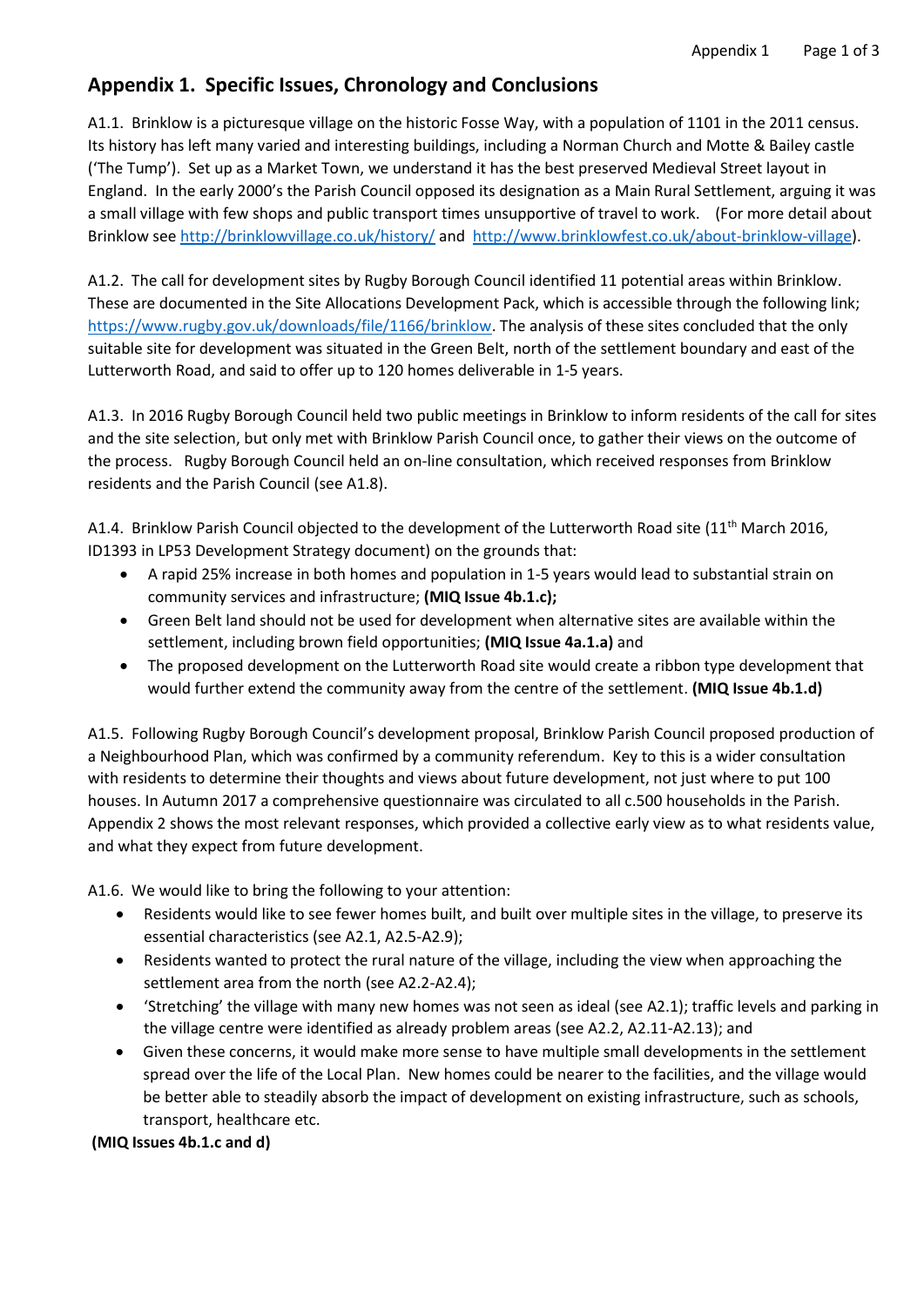A1.7. The call for sites had identified 11 parcels of land for potential development, one of which included 'The Stables' on Green Lane. Rugby Borough Council rejected this site as unsuitable for development primarily due to access issues for 100 houses, however it has recently been granted planning permission for 7 dwellings. It was also on Green Belt land, the Green Belt Assessment showed the same score (12/20) as for the Lutterworth Road site. ([https://www.rugby.gov.uk/downloads/download/223/coventry\\_and\\_warwickshire\\_joint\\_green\\_belt\\_review\\_-\\_part\\_one\)](https://www.rugby.gov.uk/downloads/download/223/coventry_and_warwickshire_joint_green_belt_review_-_part_one). We believe that the site selection process excluded the opportunity to develop small multiple sites in the settlement, and focused on the identification of one site. It is also noted that due to geographical issues, such as power cables extending over the Lutterworth Road site and part of the site occupying a flood plain, the target of 100 homes may not be possible. **(MIQ Issue 4a.1.d)**

A1.8. We also believe RBC's consultation process was flawed:

- It did not inform residents about the special circumstances claimed for taking Green Belt land;
- The process exclusively aimed at sites capable of delivering 100 houses, and left residents choosing between a 100 house development outside the village or potentially one nearer to their own homes;
- Impacts of the chosen site appear to have been missed: the proximity of Potential Local Wildlife Sites is not recorded on the site map, and the possibility of damage to archaeology adjacent to the Fosse Way are not mentioned – part of the putative former track may well be under the site ; and
- Responses from Brinklow to the on line consultation are in the LP53 Development Strategy document (ID1306 – 1393), available at [https://www.rugby.gov.uk/info/20004/planning\\_strategy/348/local\\_plan\\_examination/3](https://www.rugby.gov.uk/info/20004/planning_strategy/348/local_plan_examination/3)  but are not included in the Regulation Consultation Summary. (Our Borough Councillor repeatedly referred to 'no opposition', which isn't the case).

#### **(MIQ Issue 4b.1.a and d)**

A1.9. Brinklow Parish Council are particularly concerned that we have not seen any justification for the taking of Green Belt land coming from RBC during the consultation process. Given the recent achievement of the Five Year Land Supply – as informed by our Borough Councillor at our Parish Council meetings - we do not believe that taking this Green Belt land can be justified. Green belt land was set aside by previous generations for the protection of communities, it should not be destroyed for short term gains when other multiple smaller sites are available within the settlement.

## **(MIQ Issue 4a.1.b)**

A1.10. We conclude that Rugby Borough Council policy in relation to the site at Brinklow:

## **HAS NOT BEEN POSITIVELY PREPARED:**

We consider the consultation process was flawed

- It focused only on the identification of a single large site, and did not explain why Green Belt land was being taken.
- The Parish Council views and concerns have been ignored and not answered. Particularly, it is clear to us that Brinklow Parish Council was not in practice involved in any consultation process to decide and agree that:
	- o It was justified and proportionate to build up to 100 houses; and
	- o Exceptional Circumstances existed to justify use of Green Belt land.

## **HAS NOT BEEN JUSTIFIED:**

- Building on this site negates four of the five purposes of the Green Belt, especially regarding sprawl, encroachment into the countryside, and impact on the spectacular setting of an historical village;
- There are intrinsic problems with the site include flooding, power lines, traffic, archaeology and wildlife buffers. The Council appear not to have addressed these aspects (though our Borough Councillor has verbally acknowledged that it may not deliver 100 homes);
- The allocation of 100 homes appears an arbitrary figure, without proper consideration of the effect on Brinklow, whose designation as a Main Rural Settlement was anyway disputed (see A1.1), or a real need to meet the five year housing supply. It would be premature to allocate this land specifically unless all the issues are resolved; and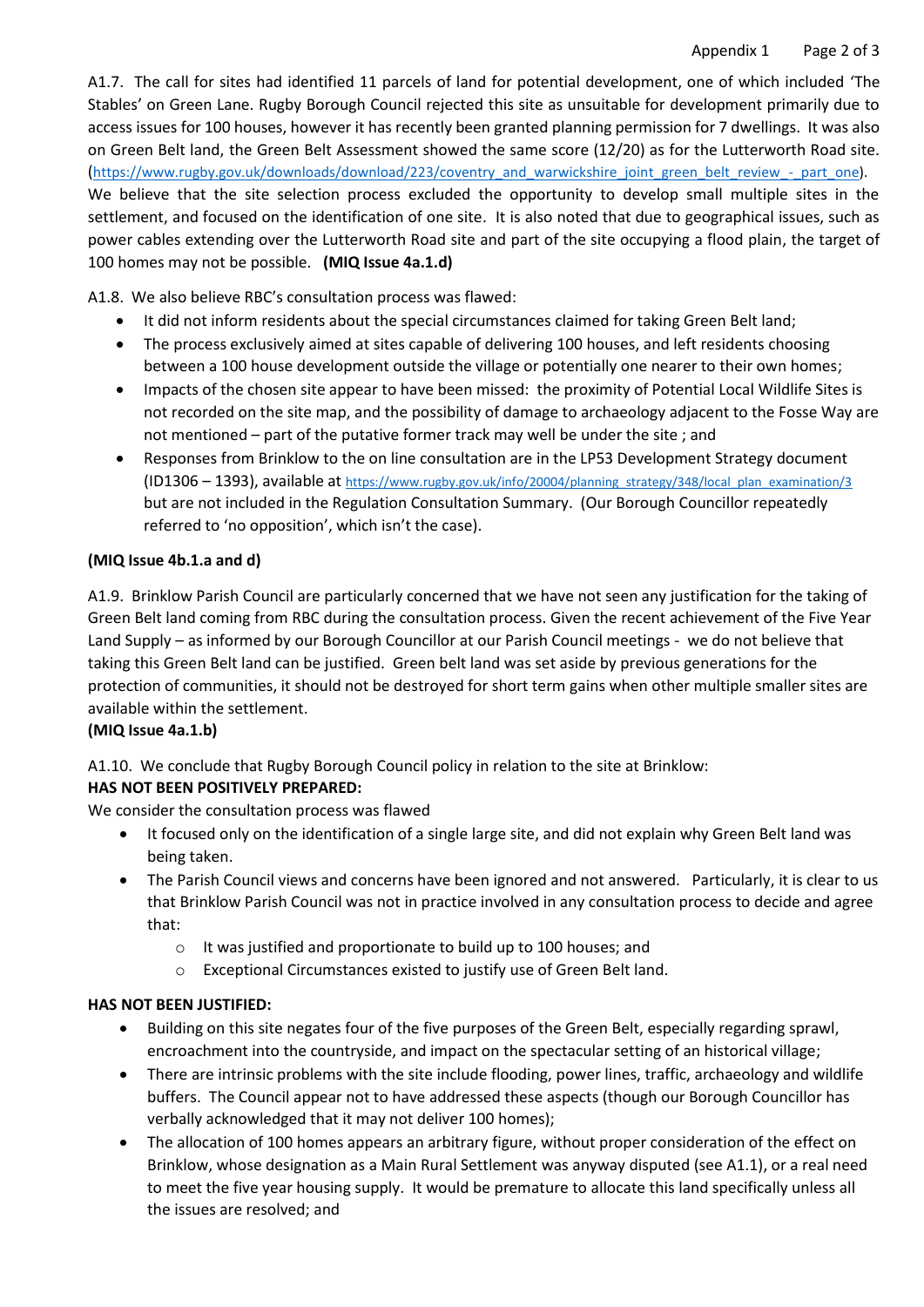• A later Sites Allocation Plan and or the Neighbourhood Plan should properly assess all possible sites both within and adjacent to the village, and determine how many houses may be appropriate in each. There are some Brownfield sites to consider, and - if necessary - in other locations a small number of housesmay have a lesser effect on the openness of the Green Belt.

#### **HAS NOT BEEN EFFECTIVE:**

- Confirming the Lutterworth Road site for 100 homes would be premature and prejudicial to the proper approach above;
- The Parish Council and the Neighourhood Plan Steering group and residents wish to explore future developments on smaller parcels of land in and around the village, via the Neighbourhood Plan process;
- Residents value the rural nature of the village, and prefer to allow the village to evolve without damaging its essential characteristics, rather than one large development; and
- The results of the questionnaire survey support this approach, we intend to explore this as the Neighbourhood Plan is developed.

A1.11. May we bring to your attention parts of the Prime Minister's speech on March  $5<sup>th</sup>$  2018, clarifying Green Belt policy:

*' the answer to our housing crisis does not lie in tearing up the Green Belt. Barely 13 per cent of this country is covered by such a designation…*

*'….Planning rules already say that Green Belt boundaries should be changed only in "exceptional circumstances". But too many local authorities and developers have been taking a lax view of what "exceptional" means. They've been allocating Green Belt sites for development as an easy option rather than a last resort.*

*'To prevent this, we're strengthening existing protections so that authorities can only amend Green Belt boundaries if they can prove they have fully explored every other reasonable option for building the homes their community needs.*

*'….we'll expect any development, whether in the Green Belt or outside it, to look first at sites that have previously been built on rather than opting immediately for virgin countryside'.*

#### A1.12**. We suggest these guidelines do not support development of the chosen site.**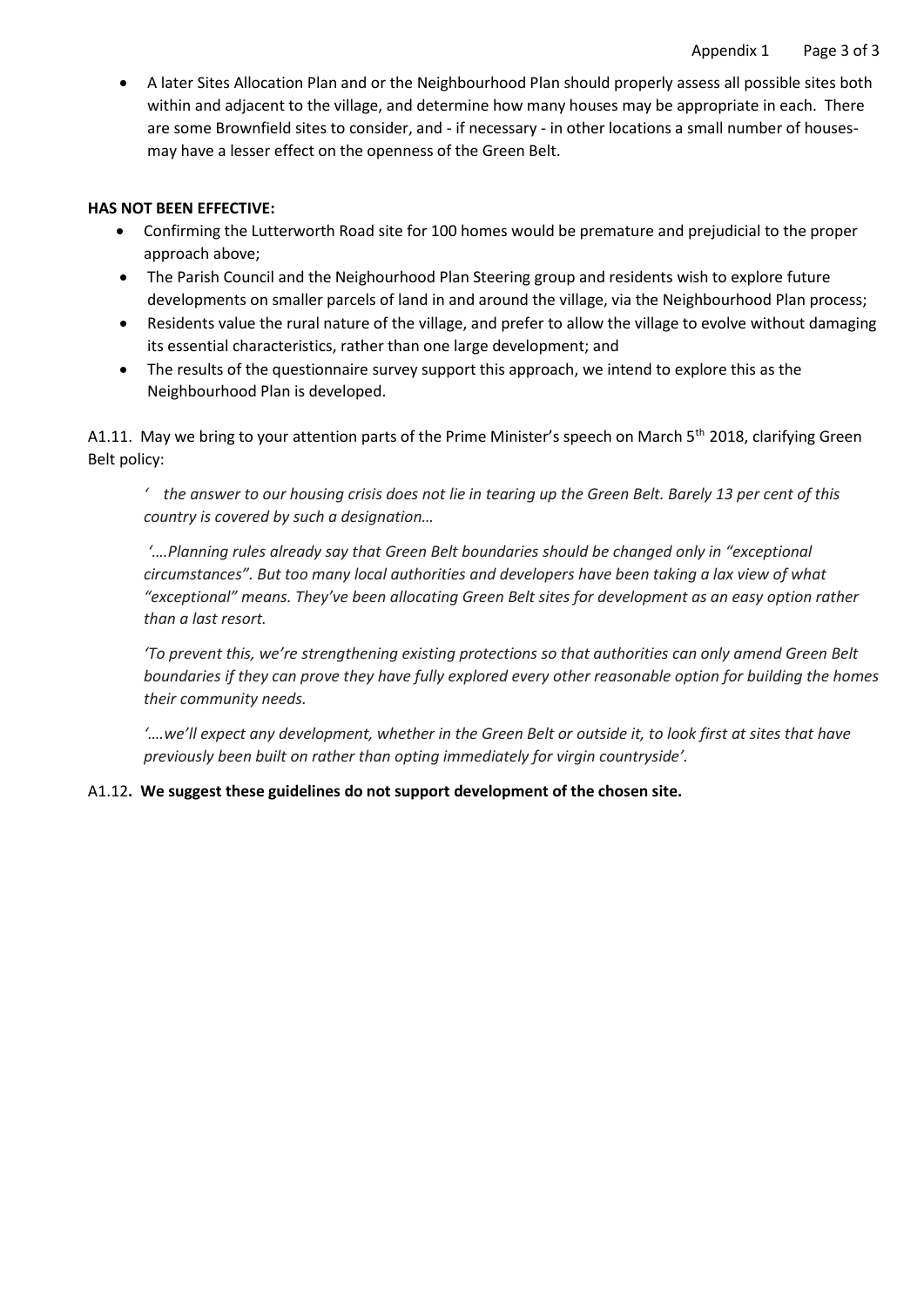# **Appendix 2. Responses to Brinklow Parish Questionnaire, Autumn 2017**

(Verbatim extracts from collation reports by Independent Consultant Mike King, Director, People & Places Insight Limited)

#### **A2.1 All Comments on the Lutterworth Road site\***

- ❖ *They have rejected smaller, less obtrusive sites*
- ❖ *One large development would have an adverse visual impact and change the character of the village, smaller development would minimize these effects*
- \* Small developments of say 20 homes fit the village better than a large development...........do not look out *of place*
- ❖ *We should keep the village as it is with small individual developments instead of new estates*
- ❖ *numerous small developments would be preferable to one large site*
- ❖ *I feel it would be beneficial to have many small developments in preference to one large one*
- $\cdot$  We believe smaller pockets of houses being built ie: 5 10 on small plots of land is better than a full scale larger housing estate that becomes a massive add on to the village. It's less intrusive and maybe more *acceptable by the villagers.*
- Several smaller sites would be more appropriate to the size and rural character of the existing village.
- ❖ *I believe multiple small developments rather than one big development would have been in keeping with how the village has developed over the years*
- ❖ *Very concerned about the proposed huge increase in houses which would overwhelm the village in so many ways.*
- **A** The Lutterworth Road site is not good for new houses, being so far from the main village facilities. I expect the Parish Council to fight strongly to minimise the number built, and their adverse visual impact. I would have liked the PC to have shown more Leadership during the site selection process - the public will inevitably go quiet once development is not close to them, and any shock has passed. This does not make the *development right. Both the immediate planning process and the new NDP need to help minimise* development of this site. If not, there is surely an incentive to pursue legal challenge - hopefully the integrity *of those involved will make this unnecessary!*
- iangleright The new houses in last few years are too big for area and too expensive for most people who already live in *the village*
- I don't think where the housing is proposed is a suitable site. Ell Lane and Smeaton Lane will be under lots of pressure with extra traffic because that will be used as cut through and Broad Street is already heavily *used.......*
- **SCO** Brinklow born and bred. We acknowledge that a community needs to grow and that we are compelled to have 100 more houses. In such a lovely busy community it I hard to see the increase in population will safely *integrate without some prejudice. Current residents will feel troubled by the upheavel. Throughout the* process those affected must feel valued and part of the process making it easier for all. We would like to see *some properly managed sheltered accomm. That the new builds do not become further speculative properties for developers. Thought for younger first-time buyers. Maybe some properties with a covenant* ensuring that the properties are not over extended or sold on to profit but remain affordable for younger *people or even older residents.*
- *\* Two further comments were removed because the supplied post code was invalid*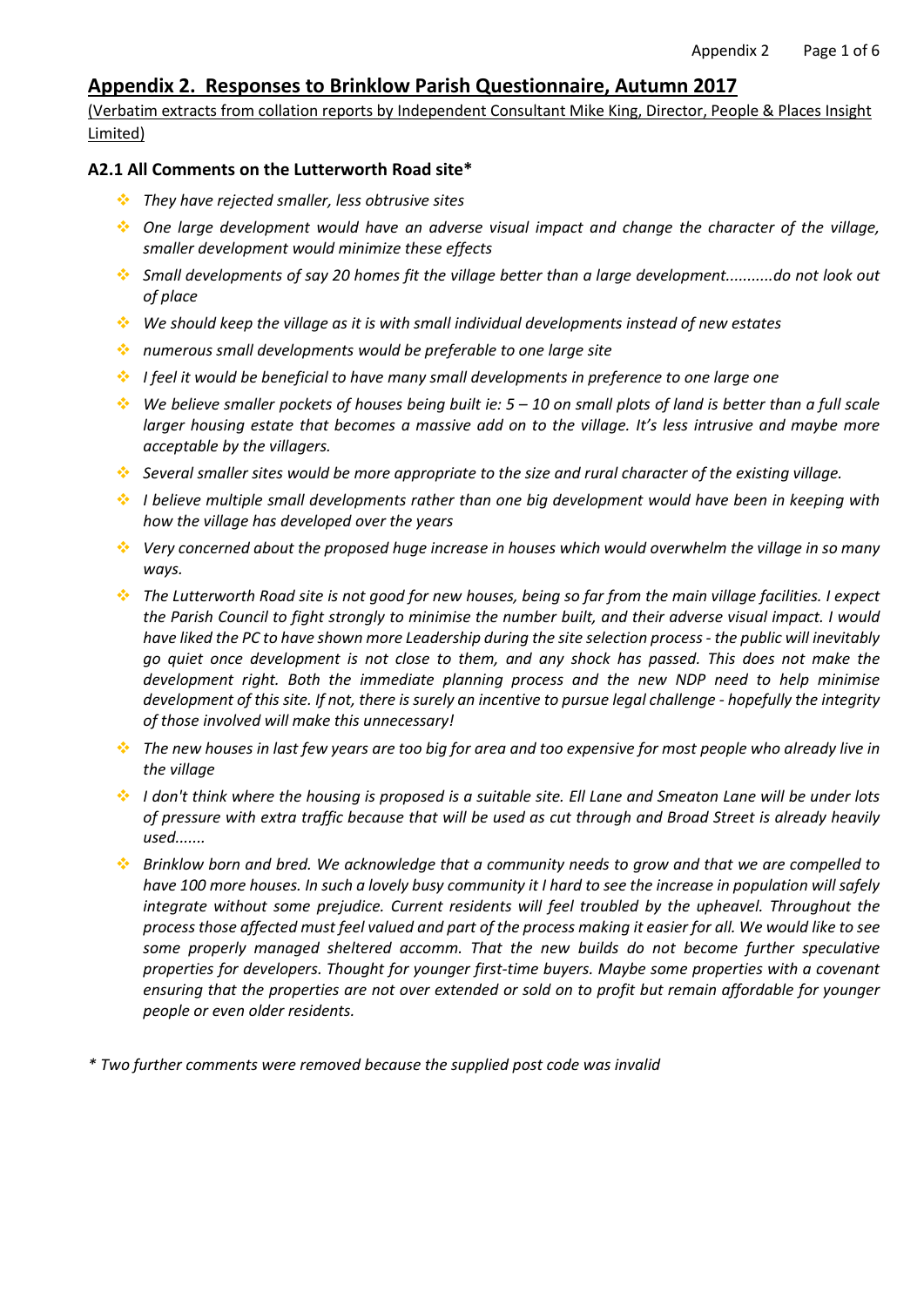#### **A2.2 Selected Comments on Traffic Issues, from Brinklow Neighbourhood Plan Questionnaire**

- ❖ *Traffic is horrendous through the village particularly Lutterworth Road it is constant and too many speed through, we need traffic calming and weight limits.*
- ❖ *I am very concerned about the volume of traffic on the roads through the village from the bio-digester. I believe it breaches planning restrictions. I am also concerned about the smell that comes from the quarry area.*
- ❖ *Concern over traffic through village. Size of lorries and amount of vibration damage to building. Damage caused to erosion of roads and pavements and impact on drainage.*
- ❖ *Traffic impact on village with 100 houses. Loss of green belt land unfair distribution of the 100 houses other Revel villages could have some*
- ❖ *Just the traffic really, in particular the industrial traffic which is constantly through the village*
- ❖ *The speed of traffic through the village is terrible. When the speed camera is there everyone flashes each other as a warning, therefore not giving a true picture of the problem.*
- ❖ *Need to reduce traffic speeds through village and Ell Lane, Eeasenhall Road then walking from canal at the Easenhall Bridge would be better*
- ❖ *Traffic! Too fast too much heavy traffic coming through the village at speed*
- ❖ *Heavy traffic through the village*
- ❖ *Better speed control through the village*
- ❖ *We basically need some speed cameras installing, then if speed limit is lowered to 20 miles per hour this would solve a lot of our problems with noise and vibrations particularly with the 100's of huge industrial tractors passing through daily. It would be even better if proceeds from any fines could then be used for village needs, e.g. Church restoration/ helping those in need etc.*
- ❖ *Speed cameras at all 3 entry points- activated to give speeding tickets*
- ❖ *Automatic cameras e.g. Coventry Road to record speeding motorists, estimated average speed between 60-70mph leaving the village.*
- ❖ *Average speed cameras*
- ❖ *Speed cameras as 20mph won't be heeded as 30 isn't.*
- ❖ *Permanent proper speed cameras on Lutterworth Road, The Crescent, Broad Street*
- ❖ *Traffic impact from Magna Park is becoming a serious issue, both due to traffic volume and early start / late finishing*
- ❖ *HGV traffic should be diverted away from the village. The roads are not suitable for these huge 6 axle plus vehicles. Magna park traffic should not use the Fosse*
- ❖ *Increased tractor and lorry traffic.*
- ❖ *…..already far too much HGV traffic*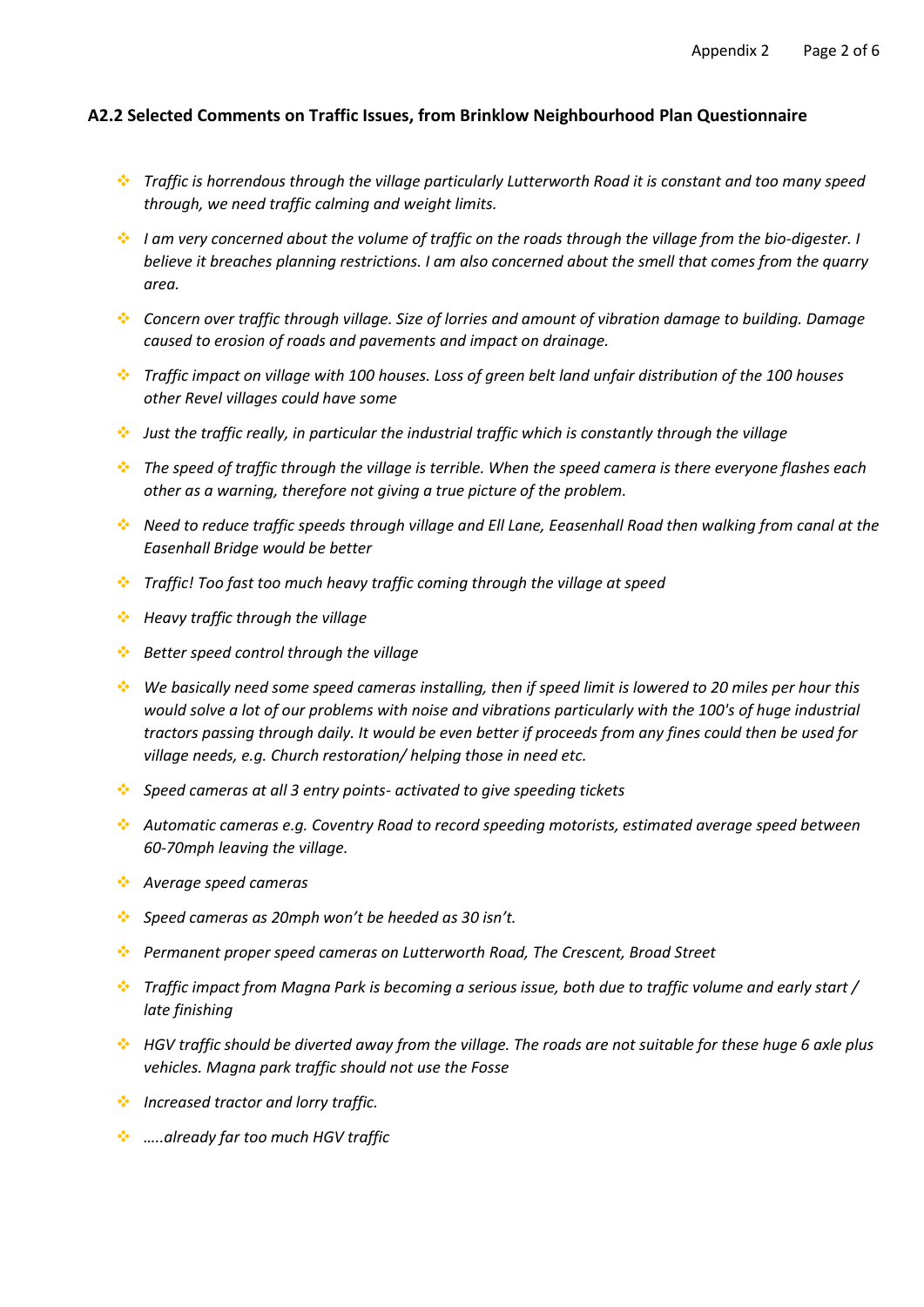# **Responses to Relevant Questions**

|                             | <b>Very</b> | <b>Important</b> | <b>No</b>               | <b>Not</b>              | <b>Not at all</b>  | $N =$ |
|-----------------------------|-------------|------------------|-------------------------|-------------------------|--------------------|-------|
|                             | important   | %                | opinion                 | important               | important          |       |
|                             | %           |                  | %                       | $\%$                    | %                  |       |
| Views from or               | 47          | 41               | $\overline{4}$          | $\overline{7}$          | $\mathbf{1}$       | 221   |
| approaching the village     |             |                  |                         |                         |                    |       |
| Listed buildings            | 44          | 41               | 10                      | 4                       | $\mathbf{1}$       | 219   |
| Open countryside            | 65          | 28               | $\overline{4}$          | $\overline{4}$          | $\pmb{\mathit{o}}$ | 221   |
| reaching close to the       |             |                  |                         |                         |                    |       |
| centre                      |             |                  |                         |                         |                    |       |
| Working farms               | 50          | 38               | 6                       | $\overline{4}$          | $\mathbf{1}$       | 221   |
| surrounding the village     |             |                  |                         |                         |                    |       |
| Churches, cemeteries and    | 49          | 42               | 5                       | 3                       | $\mathbf{1}$       | 222   |
| the quality of their upkeep |             |                  |                         |                         |                    |       |
| Protected open space and    | 68          | 29               | $\mathbf{1}$            | $\mathbf{1}$            | $\mathbf o$        | 218   |
| trees                       |             |                  |                         |                         |                    |       |
| Access to major road        | 22          | 49               | 8                       | 20                      | $\mathbf{1}$       | 221   |
| networks, railways and      |             |                  |                         |                         |                    |       |
| airports                    |             |                  |                         |                         |                    |       |
| Local services/ facilities  | 65          | 32               | $\overline{2}$          | $\mathbf 0$             | $\cal O$           | 222   |
| (shops, healthcare, pubs    |             |                  |                         |                         |                    |       |
| etc)                        |             |                  |                         |                         |                    |       |
| Locally available           | 17          | 39               | 21                      | 18                      | 5                  | 221   |
| employment                  |             |                  |                         |                         |                    |       |
| Attractive mix of houses    | 42          | 47               | 8                       | $\overline{3}$          | $\cal O$           | 221   |
| (thatched, timber framed,   |             |                  |                         |                         |                    |       |
| Georgian, Victorian,        |             |                  |                         |                         |                    |       |
| modern etc                  |             |                  |                         |                         |                    |       |
| Village identity/ feeling   | 60          | 35               | $\overline{4}$          | $\mathbf{1}$            | $\mathbf o$        | 220   |
| part of a community         |             |                  |                         |                         |                    |       |
| Village activities/         | 46          | 40               | 10                      | $\overline{4}$          | $\cal O$           | 219   |
| community groups            |             |                  |                         |                         |                    |       |
| Quiet environment           | 58          | 33               | 5                       | $\overline{\mathbf{3}}$ | $\mathbf{1}$       | 222   |
| Easy access to the          | 65          | 29               | $\overline{4}$          | $\overline{2}$          | $\mathcal{O}$      | 220   |
| countryside                 |             |                  |                         |                         |                    |       |
| Rural atmosphere            | 63          | 31               | $\overline{\mathbf{3}}$ | $\overline{\mathbf{3}}$ | 0                  | 221   |
| General upkeep of the       | 78          | 20               | $\mathbf{1}$            | $\mathsf{o}$            | $\cal O$           | 216   |
| village                     |             |                  |                         |                         |                    |       |
| Family or friends nearby    | 26          | 40               | 16                      | 13                      | 5                  | 216   |
| Other                       | 50          | 12               | 32                      | $\overline{3}$          | $\overline{3}$     | 34    |

# A2.3 Which of the following aspects of the Parish are important to you? (Pease tick one option per row)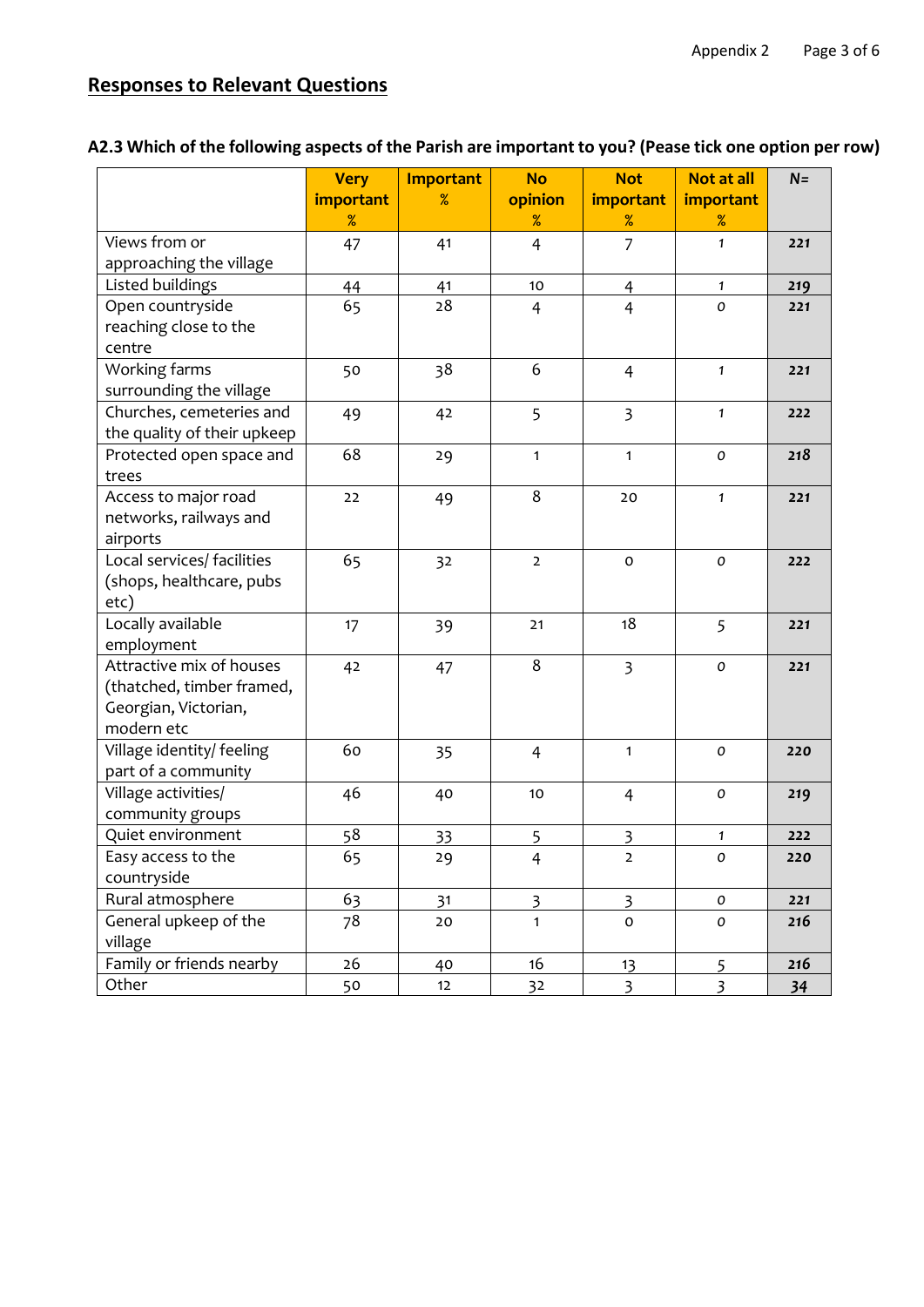**A2.4 Please tell us which of the following actions concerning economic development in the Parish you agree/ disagree with? (Please tick one option per row)**

|                                                                                             | <b>Very</b><br>important<br>$\%$ | <b>Important</b><br>$\%$ | <b>No</b><br>opinion<br>$\%$ | <b>Not</b><br>important<br>$\%$ | Not at all<br>important<br>$\%$ | $N =$ |
|---------------------------------------------------------------------------------------------|----------------------------------|--------------------------|------------------------------|---------------------------------|---------------------------------|-------|
| Control development to<br>maintain Brinklow Parish's<br>fundamental size                    | 69                               | 20                       | $\overline{4}$               | 5                               | $\mathcal{O}$                   | 216   |
| Protect Brinklow Parish's<br>'character' e.g. varied<br>historic buildings, 'rural'<br>feel | 76                               | 21                       | $\mathbf{1}$                 | $\overline{2}$                  | $\mathsf{o}$                    | 217   |
| Improve community<br>facilities (e.g. shops,<br>schools, leisure, health<br>etc.)           | 32                               | 48                       | 11                           | $\overline{7}$                  | $\overline{2}$                  | 216   |
| Development to<br>encourage a wider range<br>of facilities                                  | 15                               | 38                       | 11                           | 26                              | 9                               | 214   |
| Promote local businesses                                                                    | 28                               | 51                       | 16                           | $\overline{2}$                  | $\overline{2}$                  | 215   |
| Increase tourism                                                                            | 8                                | 35                       | 29                           | 23                              | 6                               | 213   |
| Protect open 'green'<br>spaces and countryside                                              | 72                               | 24                       | $\overline{2}$               | $\mathbf 0$                     | 0                               | 217   |
| Protect environment<br>(trees, wildlife etc)                                                | 77                               | 19                       | $\overline{2}$               | $\Omega$                        | $\mathbf{1}$                    | 218   |
| Provide more parking in<br>the Parish                                                       | 22                               | 32                       | 24                           | 16                              | $\overline{4}$                  | 214   |
| Address traffic issues, e.g.<br>speeding vehicles                                           | 74                               | 19                       | 5                            | $\mathbf{1}$                    | $\mathbf{1}$                    | 216   |
| Other                                                                                       | 61                               | 12                       | 24                           | 3                               | 0                               | 33    |

## **A2.5 Do you think the Parish needs more housing? (Online version)**

|      | $\mathbf{O}/$ |
|------|---------------|
| Yes  | 42            |
| No   | - 9           |
| $N=$ | 88            |

## **A2.6 Do you think the Parish needs more housing? Please tick all that apply (Paper Based Version)**

|                                                                                       | $\%$ |
|---------------------------------------------------------------------------------------|------|
| No more housing required                                                              | 46   |
| For young people who would like to live in Brinklow Parish in the future              | 47   |
| I have children who hope to live in Brinklow Parish in the future                     | 12   |
| I live in Brinklow Parish and would like to 'downsize' in Brinklow Parish in the      | 14   |
| future                                                                                |      |
| I live in Brinklow Parish and would like to 'upsize' in Brinklow Parish in the future |      |
| believe the Parish needs a larger population to encourage good facilities             | 14   |
| I want to see more rental properties in the Parish                                    |      |
| $N =$                                                                                 | 111  |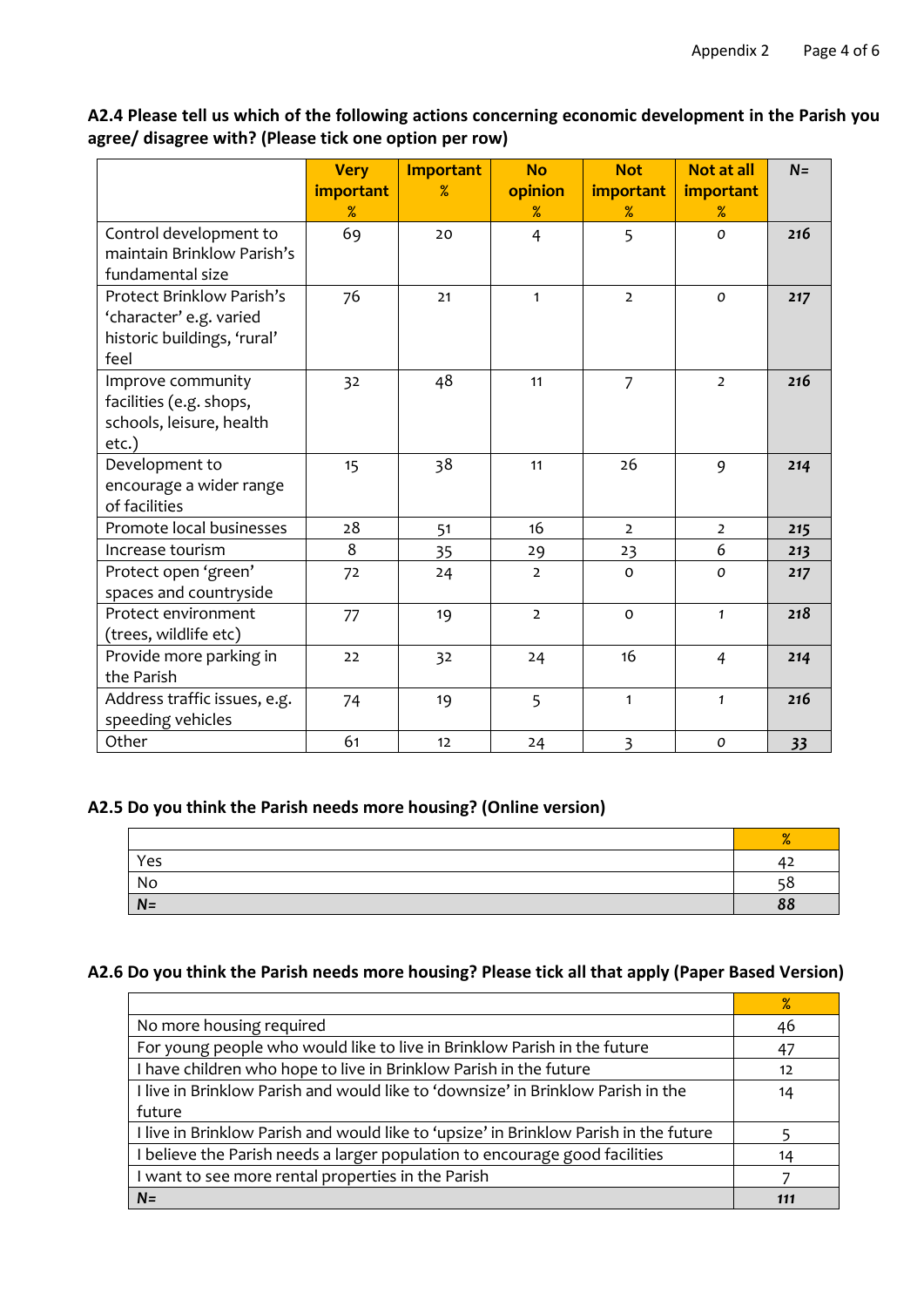**A2.7 How many more houses do you think the Parish needs in the next 15-20 years? (Online Version)**

|                      | %  |
|----------------------|----|
| 1-10 houses          |    |
| 11-20 houses         |    |
| 21-50 houses         |    |
| 51-100 houses        | 24 |
| 101-150 houses       | 14 |
| More than 150 houses | 16 |
| $N=$                 |    |

# **A2.8 How many more houses do you think the Parish needs in the next 15-20 years? (Paper-Based Version)**

|                      | %   |
|----------------------|-----|
| No more houses       | 30  |
| o-10 houses          |     |
| 11-20 houses         |     |
| 21-50 houses         | 26  |
| 51-100 houses        | 12  |
| 101-150 houses       |     |
| More than 150 houses |     |
| $N =$                | 106 |

A2.9 What are your views on the size of any further housing developments in the Parish over the next **15-20 years? (Please tick one option per row)**

|                               | <b>Strongly</b> | <b>Agree</b><br>$\%$ | <b>No</b><br>opinion | <b>Disagree</b><br>$\%$ | <b>Strongly</b>  | $N=$ |
|-------------------------------|-----------------|----------------------|----------------------|-------------------------|------------------|------|
|                               | agree<br>$\%$   |                      | $\%$                 |                         | disagree<br>$\%$ |      |
| Garden infill development     | 16              | 33                   | 20                   | 15                      | 16               | 176  |
| Infill, small plots of one or | 30              | 49                   | 7                    | 8                       | 7                | 181  |
| two houses                    |                 |                      |                      |                         |                  |      |
| Small developments (10-15     | 21              | 37                   | 6                    | 21                      | 16               | 175  |
| house plots)                  |                 |                      |                      |                         |                  |      |
| Medium developments           | 7               | 17                   | 6                    | 29                      | 41               | 174  |
| $(16-50$ houses)              |                 |                      |                      |                         |                  |      |
| Large developments            | 6               | 5                    | 1                    | 19                      | 69               | 168  |
| (more than 50 houses)         |                 |                      |                      |                         |                  |      |
| Conversion or change of       | 23              | 47                   | 15                   | 9                       | 6                | 175  |
| use of existing buildings or  |                 |                      |                      |                         |                  |      |
| previously developed          |                 |                      |                      |                         |                  |      |
| (brownfield) sites            |                 |                      |                      |                         |                  |      |